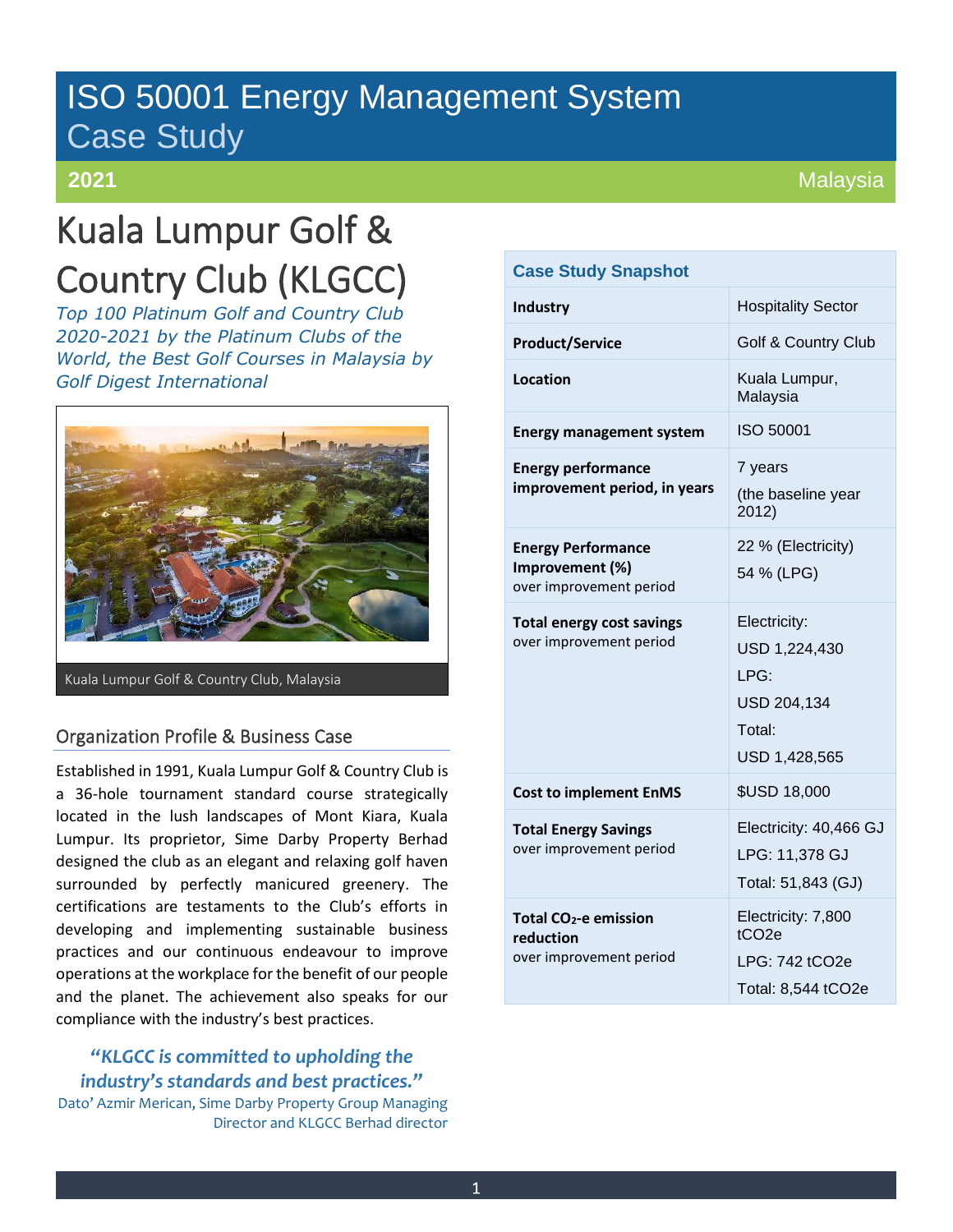#### Business Benefits

An energy consumption is one of the most significant elements of the Club operating cost. The Club's main energy consumption is from electricity (76 per cent and Liquid Petroleum Gas (LPG – 10 per cent). Other energy sources is also being consumed such as petrol and diesel (14 per cent). More than 90% of the energy cost are from electricity and LPG. Currently, the Club focuses on these two types of energy as a priority for improvement.

The Club has established its ISO 50001 implementation in 2013. Since then, the Club has been able to reduce 22% (in 2019) of electricity consumption and 54% for LPG consumption through several energy-saving approaches.



The approaches are through the implementation of No-Cost, Low cost and lastly High-Cost energy-saving measures in phases.

From the energy-saving measures implemented, the club has achieved a total cost saving of USD 1.43 Million over the period. Operational control has played a major role in the saving which account for about 86% of the total saving, especially from the electricity consumption reduction. The remnants are from the capital expenditure energy-saving measures such as installation of heat-pump technology replacing the gas-based hot water system.

The  $CO<sub>2</sub>$  reduction is monitored yearly in terms of its  $CO<sub>2</sub>$  equivalent. It is the way the Club monitored its carbon emissions to support the global sustainable development goal agenda. The accumulative CO2 reduction throughout the period is 8,543 tCO2e. The electricity reduction has contributed 91% of the total carbon emission reduction.

Costs of the implementation of the EnMS derived for the following elements:

| <b>Cost to implement EnMS</b>                                                    | Cost to implement (\$USD) |
|----------------------------------------------------------------------------------|---------------------------|
| Internal Staff time to develop and implement the EnMS                            | 4500                      |
| Internal staff time to prepare for external audit                                | 2000                      |
| Additional monitoring and metering equipment installed to meet EnMS requirements | 3500                      |
| Third party audit costs                                                          | 4500                      |
| Technical assistance (e.g. hired consultants to assist with EnMS implementation) | 3000                      |
| Other (e.g. internal communications)                                             | 500                       |
| <b>Total</b>                                                                     | 18000                     |

The total cost of implementation is USD 18,000 throughout the period.

The estimated staff time to develop, implement, and maintain EnMS is less than a half-year of equivalent staff time

#### *Non-energy or other benefits*

The Club is obliged to report and demonstrate energy management practices under the Efficient Management of Electrical Energy Regulation 2008 Under the Energy Supply Act of Malaysia. With the EnMS implementation, the Club has managed to comply with the law and also support the national program in energy conservation.

### Plan

The Club planned the implementation of the EnMS is based on the Energy Policy, Objective and Target developed by the Management. The company ensures that the documented Energy Policy, Objective and Target are communicated and understood by all levels of employees in the organization so that employees are aware of their obligations and duties towards meeting the intent of the policy. The Club used dedicated EnMS tools to update its energy review including its energy performance and prioritizing energy improvement **Cost to implement EnMS** Cost to interest and the interest proposer the form of the interest of the interest of the interest of the interest of the interest of the interest of the interest of the interest of the interest o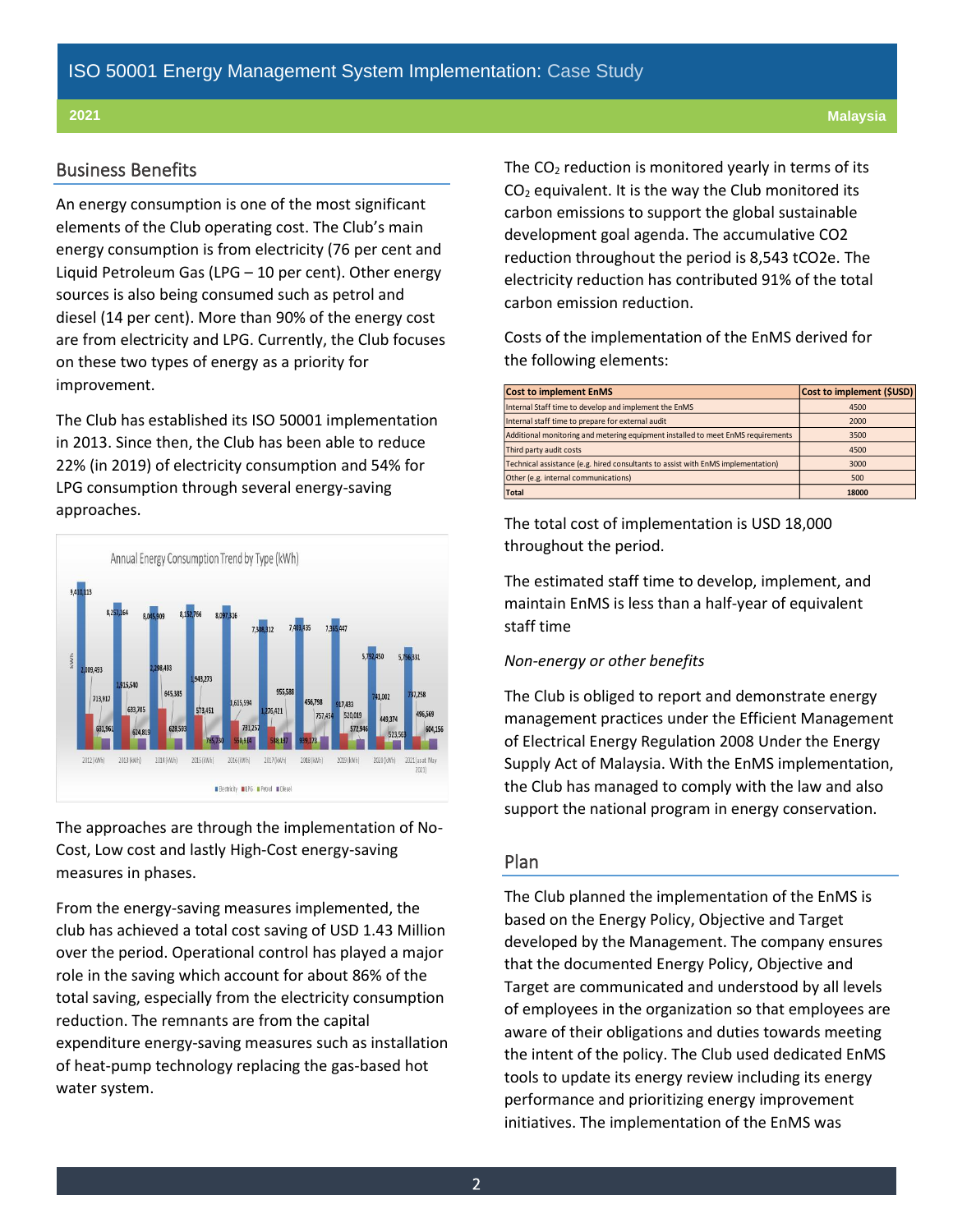#### **2021 Malaysia**

delegated to the Energy Management Team. The energy performance, policy and issues are subjected for management to review at Management Review Meeting to ensure that it continues to be suitable, relevant and appropriate to the aims and purposes of the company.

#### *Top management commitment and support*

The Energy Policy also provides a framework for the decision-maker to demonstrate their commitment and support on effective implementation of EnMS.

To gain their commitment, the following approaches are being strategized;

- Address the importance to comply with the relevant legal and other requirements related to energy
- Integrate the energy objective and target to the Club's business operation
- Present the key elements such as financial performance in terms of its ROI for energy improvement initiatives that require capex, and includes its life-cycle analysis to gain the supports of the purchase of energy-efficient products, services, or design for energy performance improvement
- Discuss and update the energy performance and achievement regularly with the top management on top of the management review meeting. The platform is also used to discuss the issues and concerns to improve further the EnMS.

#### *Energy Review*

Energy review is the key activity to ensure appropriate data were collected, analysed and significant improvement opportunities were identified.

The review is done using the EnMS Tools developed for the Club to gather all the data and analysis. All the data were manually input to the tools which include the data of energy types and consumption and energy variables. Among the data collected are as follows:

- Monthly energy types, cost and consumption for Electricity, LPG, Petrol and Diesel
- Energy variables data Cooling Degree Days (CDD), Number of Golf Tournament Days per month, Monthly number of Patronage, Events
- Energy users data which includes power rated data, measured data and operating hours
- Recordings made from energy meter (where applicable).
- Size of the Club area and building drawings.

Based on the data collected, analysis to determine the significant energy users, consumption trending and energy performance are carried out in the tools. The identification process will include 80% of the identified SEUs and they will be ranked from the highest to the lowest consumption. Any energy user that consumes more than 20% of the identified energy will be considered as an SEU.

In determining the SEUs, relevant variable(s) that drive/s the energy use and consumption shall be identified, determine current energy performance and also identify the person(s) doing work under its control that influence or affect the SEUs. The significant energy user (SEU) for the Club is as follows:



Building cooling accounts 40% of the total electrical energy consumption, followed by Mechanical & Ventilation System (23%), Kitchen Equipment (20%) and Lighting, 13%.

In terms of a data collection system, all the data for SEUs are either taken from the sub-metered or manually spot measurement or based on rated power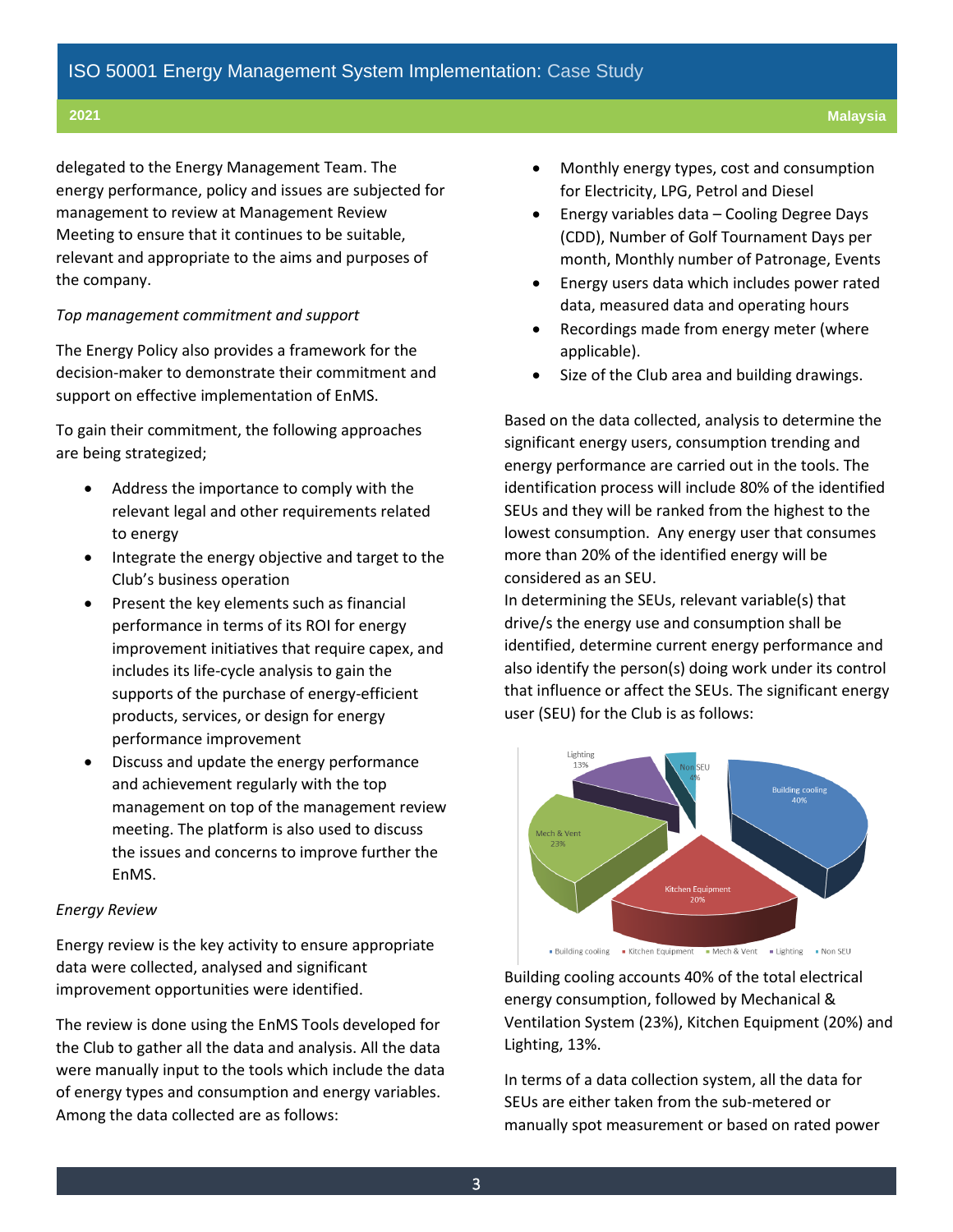calculation. While for LPG consumption, only one user involve which is kitchen equipment.

The review has enabled the Club to focus and prioritize its resources and energy improvement initiatives based on the significant energy users.

## *Action plan - supports the strategy and targets of the Club*

A list of energy improvement initiatives identified in the review will be screened out and prioritized. Prioritizing an action is based on the significant energy users The selected initiatives will then be registered in the action plan of the Club. The action plan is important documented information in ensuring the energy objective and target are realistically set and practically achieved. The Club has strategized the implementation of the action plan via three stages namely no-cost implementation where only operational control and changes and low-cost measures. The third stages are the implementation of capital required energy-saving measures.

*"ISO 50001 and EnMS has provided the Club an informed decision and integrate the energy cost saving investment and its business operation."*

—Ghazali, Energy Manager

#### Do, Check, Act

The implementation phase of the EnMS has been assigned by the top management to the Energy Team. The team is responsible to oversee all the to establish appropriate objectives, achievements towards the targets, and ensure the action plan is implemented to support the improvement of energy performance at the relevant functions and levels.

The energy performance is monitored, measure and analysed by the team through the Energy Intensity Index (EII). The performance achievement is analysed against the baseline to ensure the measures implemented are effective and achieve the intended

outcome. The performance and achievement are being monitored on monthly basis.

#### *Do – Implementation of the EnMS*

The energy team which was assigned for the implementation of the EnMS consists of the following member;

Chairman – Club's General Manager, Management representative – ESSH Department, Energy Manager, Members across the Club's departments such as Golf Operation, Golf Course, Food & Beverage, Facility, Security Dept., HR and Admin, and Finance Dept.

The team will establish and review objectives and targets considering the SEUs, opportunities that can improve energy performance, financial availability, Operational impacts and business requirement and available technology options

The team will propose on annual basis to the management during the budget cycle for acceptable capital investment value required for high-cost measure initiatives.

When planning how to achieve the objective and energy target, all identified opportunities to improve energy performance were included and updated in the Objective, Target & Program or Action Plan (OPT) document. The document includes what will be done, resources required, the person responsible for projects execution, plan and actual implementation date and methodology statement to evaluate the result to verify energy performance improvement.

Over the period, the Club has implemented several energy-saving measures. In the first 5 -years of implementation, the Club focuses on the no-cost measures. The No-cost measures are also being implemented which is very much related to maintenance. The high-cost measure only started in the 6<sup>th</sup> year of the EnMS implementation. Among the energy improvement initiatives implemented throughout the period is as follows: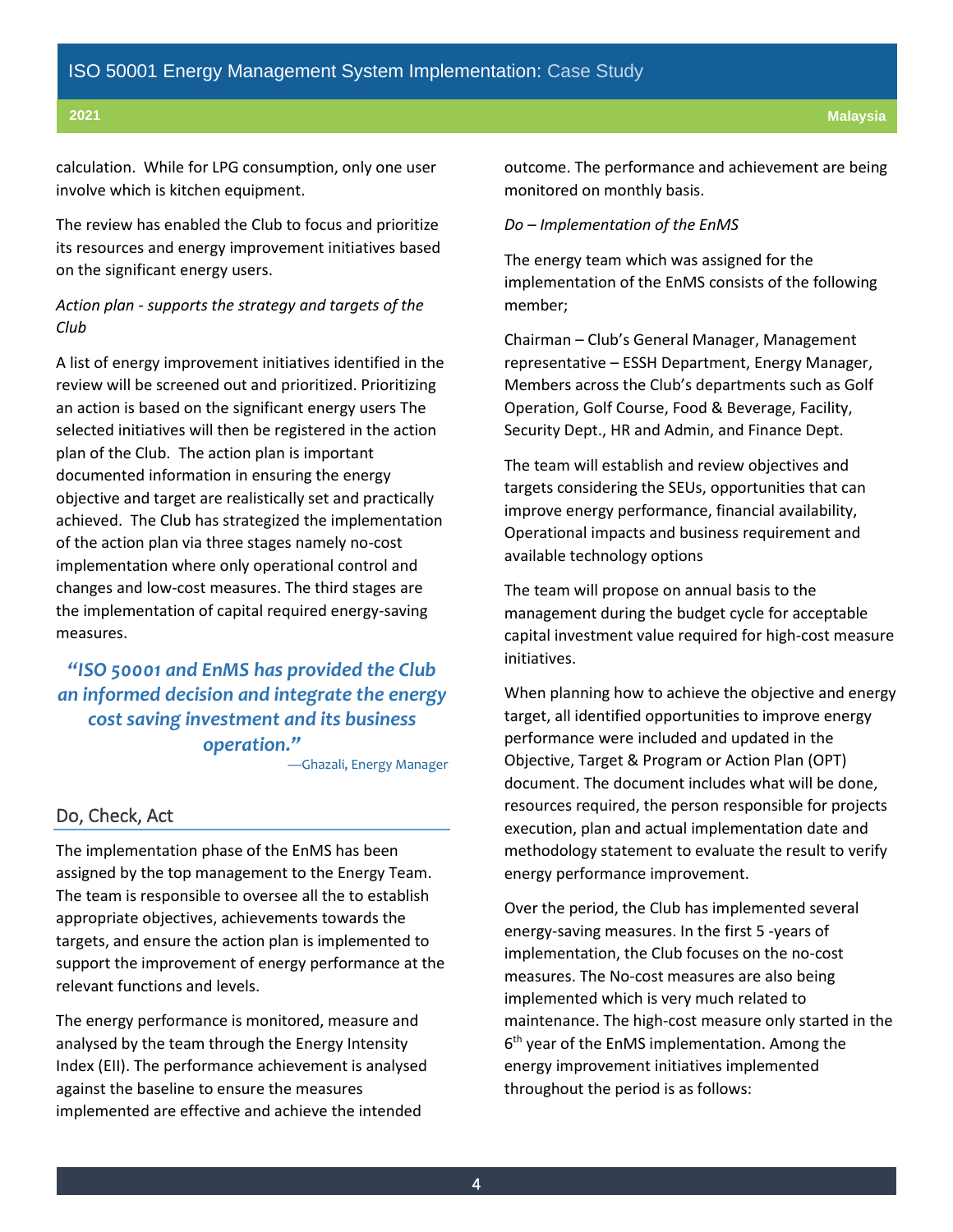- Operational control for Water Cooled Chiller operation and building cooling system. Ensuring the cooling system operated according to the needs such as events, tournaments etc.
- Kitchen equipment operation control and awareness to kitchen staff
- Installation of timer for swimming pool pumping system
- Continuous replacing high efficient lighting (LED) for faulty inefficient lighting
- Installation of hot water heat-pump system replacing the gas burner hot water system
- Installation of an automatic door within the area zone to control the in-leakage
- Introduce room temperature control at a range of 24 to 26 degrees Celsius

### *Check - Monitoring and Evaluation of Performance*

Monitoring the performance of the Club is carried out for both the energy performance itself and the EnMS (system). The energy performance is monitored via the EnPIs namely the Energy Intensity Index and also absolute energy consumption. While the EnMS is monitored via its non-conformities result during the internal and external (third-Party) audits.

#### *Energy Performance Indicator (EnPI) and Baseline*

The EnPI – Energy Intensity Index is defined as the follows;

 $EII =$ Actual energy consumption (kWh)  $\overline{Expected\ energy\ consumption\ (kWh)}$ 

- Actual energy consumption is collected based on utility bill or measurement monthly
- Expected energy consumption is calculated based on the regression formula. Actual variables (energy variables) value is incorporated in the formula from the data collected monthly

The EII indicates how far the Club energy performance deviates from the baseline and target (target can be set from the baseline or expected consumption). Generally, the EII value of more >1 indicates that the actual energy consumption is more than expected or needed. Action and investigation will be carried out to identify the inefficiency root cause. The EII has been established for both significant energy types i.e. Electricity and LPG. The EnPI monitoring for electricity is illustrated below.



#### *Energy Baseline and Regression Analysis*

Throughout the period, the Club has revised its baseline a few times due to the target has been achieved. The first baseline year is in 2012/13, this is during the initial year of EnMS implementation, the second baseline year was in 2015 and the current baseline year is 2018.

The baseline(s) determination also takes into consideration the energy variables that affect the energy consumption, including static factors. The methodology of determining the effects of the variables was made through a regression model analysis.

The factor and simulation model is presented below;

Electricity; Y = X1( 877.8) + X2(8881.3) + X( 4646.7) + 203614.0. Where,

X1 = CDD, X3 = Weekend Days, X3 = Golf Tournament Days

LPG;  $Y = X1$  (3.08) +  $X2(0.78) + 57796.65$ , Where,

X1 = Golf & Sport patronage, X2 = Food & Beverage patronage

The simulation model for both energy types have been constructed based on the analysis for at least one year